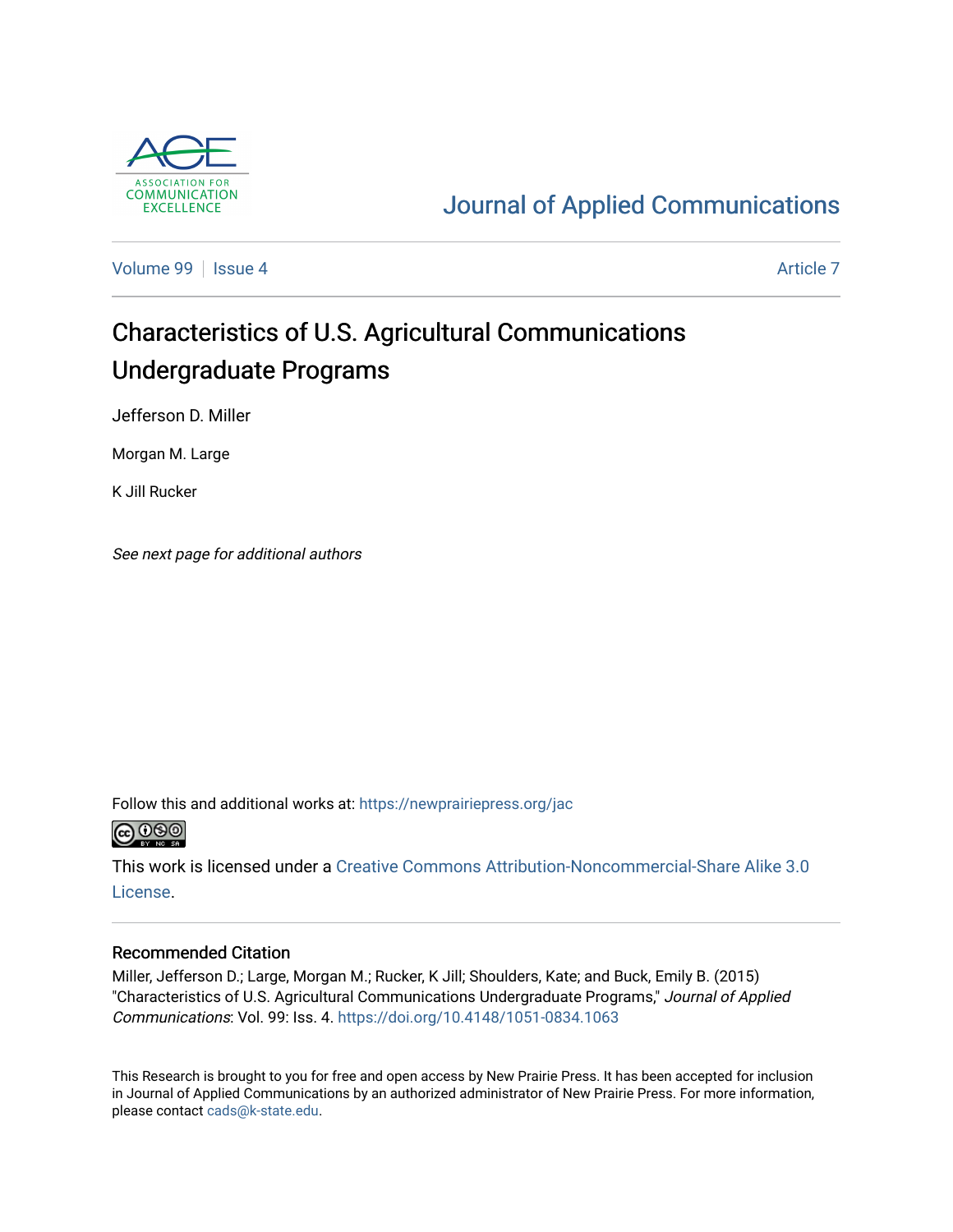# Characteristics of U.S. Agricultural Communications Undergraduate Programs

#### **Abstract**

This study characterized agricultural communications undergraduate programs nationwide. A total of 40 undergraduate agricultural communications programs were identified via the National Agricultural Communicators of Tomorrow database, Internet searches, and previous academic program research, and their existences were verified via multiple sources. Objectives included creating an accounting of existing programs, describing the programs' demographics, and identifying top programs. This study employed a census approach and used a descriptive survey design, including both quantitative and structured qualitative questions. The quantitative data were analyzed via descriptive statistics. A total of 26 respondents — faculty representing U.S. undergraduate agricultural communications programs participated in this study. An increase in the number of academic programs across the U.S. was observed, compared to the last similar study published in 2000, suggesting an increase in popularity and student demand, which is most likely a result of an increase in industry demand for agricultural communications graduates. While programs varied in size and age, most faculty respondents projected an increase in enrollment in their undergraduate programs. Future studies characterizing the discipline should be conducted on a more frequent, standardized schedule, and improved participation in the study should be a goal. National curriculum studies also should be conducted to tie program characteristics and instructional methodologies to program success and to correlate program characteristics and demographics.

#### Keywords

Agricultural communications, academic programs, curriculum development, program development, program evaluation, Association for Communication Excellence Conference

#### Authors

Jefferson D. Miller, Morgan M. Large, K Jill Rucker, Kate Shoulders, and Emily B. Buck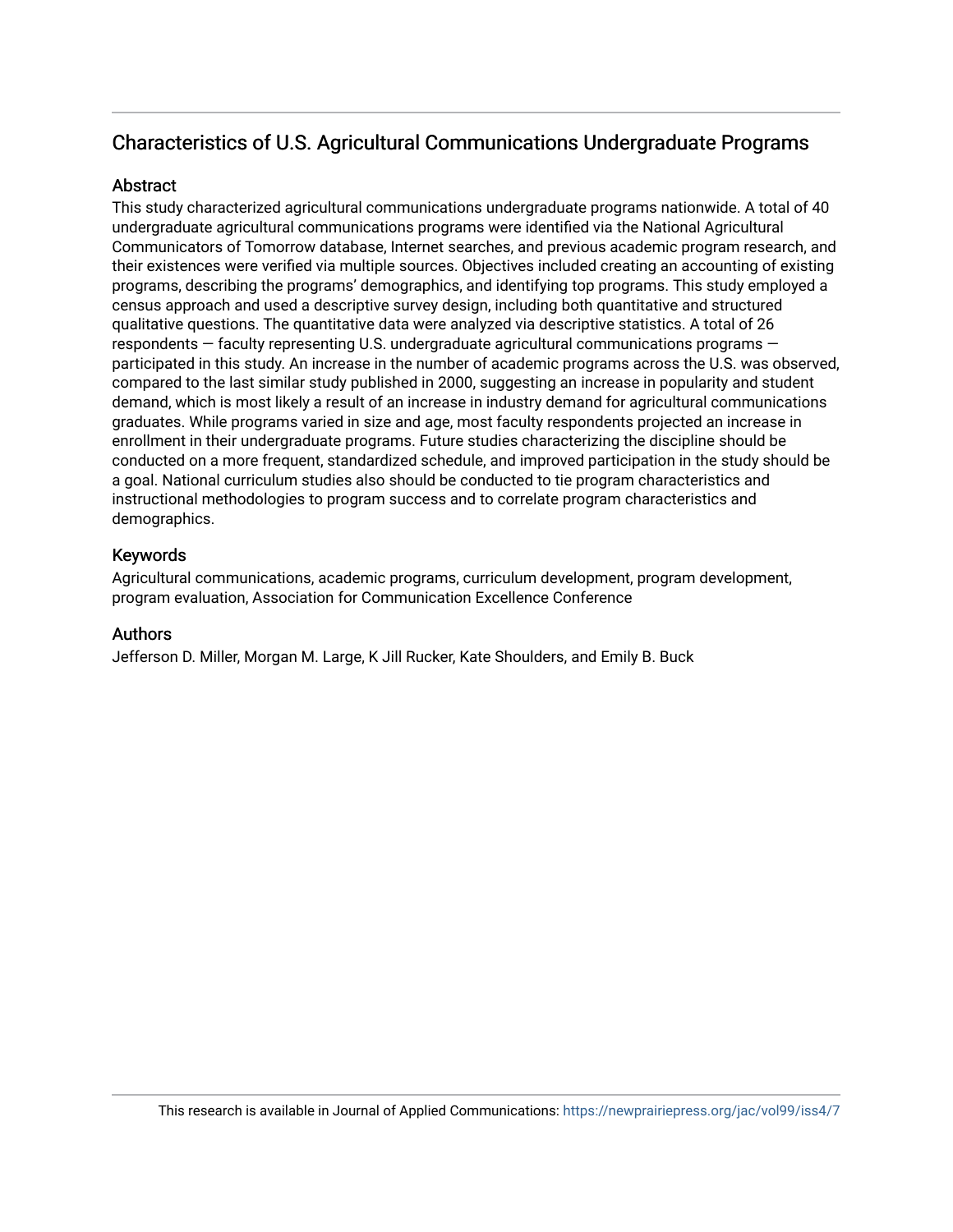# **Characteristics of U.S. Agricultural Communications Undergraduate Programs**

# *Jefferson D. Miller, Morgan M. Large, K. Jill Rucker, Kate Shoulders, and Emily B. Buck*

# *Abstract*

*This study characterized agricultural communications undergraduate programs nationwide. A total of 40 undergraduate agricultural communications programs were identified via the National Agricultural Communicators of Tomorrow database, Internet searches, and previous academic program research, and their existences were verified via multiple sources. Objectives included creating an accounting of existing programs, describing the programs' demographics, and identifying top programs. This study employed a census approach and used a descriptive survey design, including both quantitative and structured qualitative questions. The quantitative data were analyzed via descriptive statistics. A total of 26 respondents — faculty representing U.S. undergraduate agricultural communications programs — participated in this study. An increase in the number of academic programs across the U.S. was observed, compared to the last similar study published in 2000, suggesting an increase in popularity and student demand, which is most likely a result of an increase in industry demand for agricultural communications graduates. While programs varied in size and age, most faculty respondents projected an increase in enrollment in their undergraduate programs. Future studies characterizing the discipline should be conducted on a more frequent, standardized schedule, and improved participation in the study should be a goal. National curriculum studies also should be conducted to tie program characteristics and instructional methodologies to program success and to correlate program characteristics and demographics.* 

# *Key Words*

Agricultural communications, academic programs, curriculum development, program development, and program evaluation

# *Introduction*

With a history that can be traced back to the colonial times in the U.S., the profession of agricultural communications has developed and expanded, just as the media used to communicate about agriculture have changed and advanced over time (Telg & Irani, 2012). As the profession grows, driven by the demand for communicators to assist with advocacy and technology transfer (Bonnen, 1986), so does the enrollment in post-secondary agricultural communications academic programs (Weckman, Witham, & Telg, 2000a). In 2000, Weckman, Witham, and Telg published the results of their sample survey of 22 agricultural communications academic programs, which found the number of students majoring in agricultural communications in programs across the nation ranged from four students to 115 students, and the average number of students for academic departments was 36.63. Nine years earlier, in 1991, 30 agricultural communications programs across the country were

*A version of this manuscript was presented at the 2015 Association for Communication Excellence (ACE) Conference in Charleston, South Carolina.*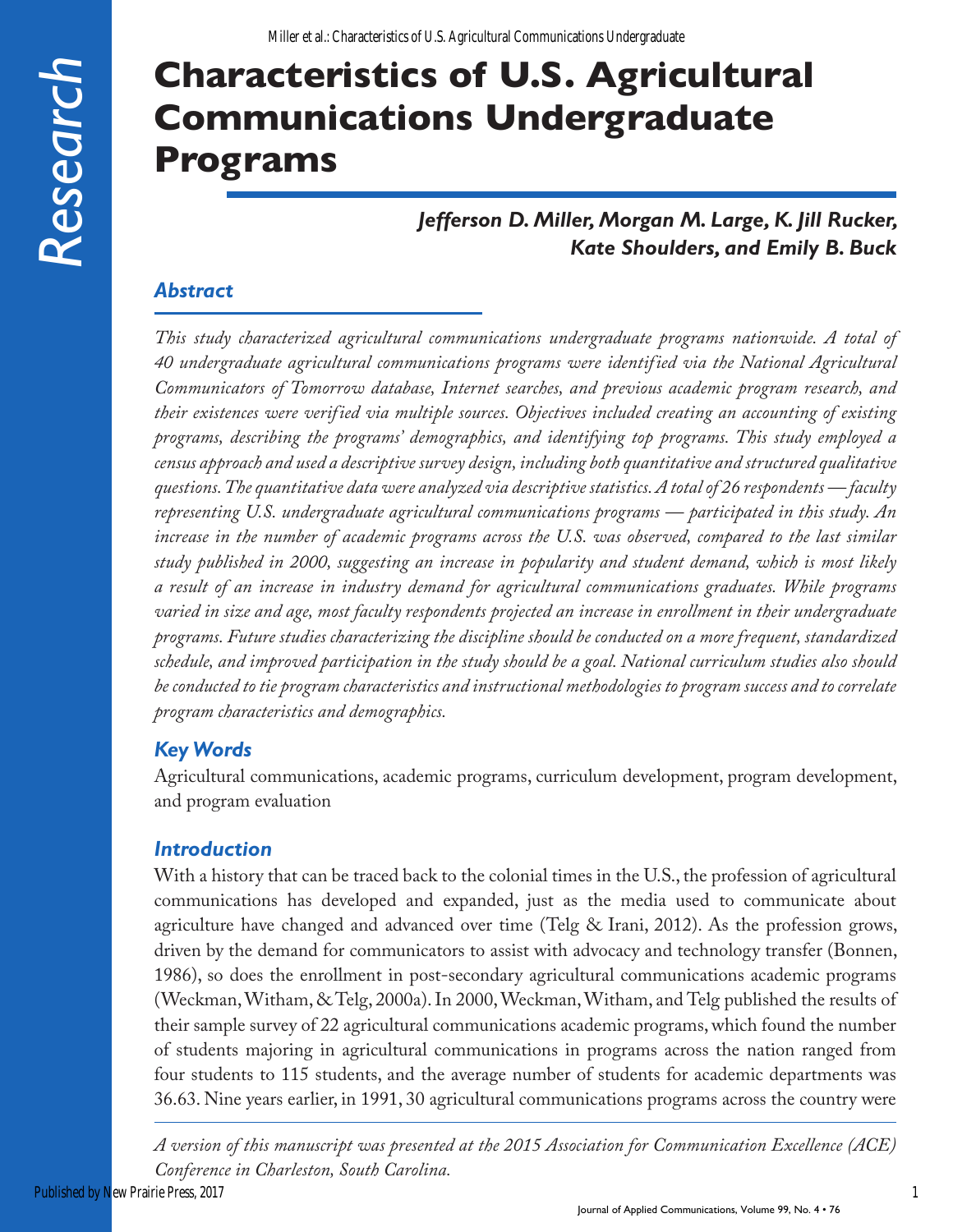*Research*

identified (Doerfert & Cepica, 1991). Both Doerfert and Cepica's work and Weckman, Witham, and Telg's work noted the continued growth of the academic discipline. As the discipline grows, the relatively small group of faculty who teach and conduct research in it are challenged to prioritize their time among increasing responsibilities, including teaching, advising, recruitment, mentoring, club sponsorship, and placement of graduates (Weckman, Withham, & Telg, 2000a). Because of these ever-increasing responsibilities, a need exists to examine program growth with an eye toward managing it thoughtfully.

Acquah's (2010) academic program growth model proposed a collection of types of life cycles for academic programs in higher education. The model, simple as it is, includes several types of curves representing the stages of an academic program's life cycle. The life cycles of most programs follow a traditional bell curve, but Acquah suggests some programs may follow an s-shaped cyclerecycle curve (see Figure 1). Understanding the academic program life cycle enables higher education professionals to evaluate their programs' current stage in the life cycle and readily prepare for the next step in program development. Therefore, if the agricultural communications discipline can identify an applicable model (bell or s-shaped curve), it can more easily predict future growth patterns of programs and their various stage of growth.



*Figure 1.* Bell- and s-shaped patterns of enrollments, adapted from Acquah (2010).

Academic literature in the agricultural communications discipline (Doerfert & Miller, 2006; Miller, Stewart, & West, 2006; Morgan, 2012) has highlighted the need for agricultural communications curriculum to be systematically reviewed and updated. This process would allow programs to evolve with purpose, leading to stronger programs and better-prepared students entering the workforce. The concept of describing program growth patterns was alluded to in a study conducted 20 years ago by Terry, Vaughn, Vernon, Lockaby, Bailey-Evans, and Rehrman (1994, p. 24). Their study, which resulted in the development of a guidebook for new and growing programs across the U.S., exemplified the value of conducting a thorough review of agricultural communications programs every few years to revaluate and make changes to the agricultural communications curriculum. Terry et al. analyzed the opinions of leaders from the agricultural communications profession and established the undergraduate agricultural communications curriculum should include coursework in 28 disciplines and 89 specific competencies. Additionally, over the last four decades, numerous institutional, regional, and national agricultural communications curriculum studies have been conducted (Bailey-Evans 1994; Ettredge & Bellah, 2008; Fryar & Miller, 2006; Irani & Scherler, 2002; Kroupa & Evans, 1973; Reisner 1990; Sprecker & Rudd, 1997; Sprecker & Rudd, 1998; Weckman, Witham, & Telg, 2000a and b). However, literature fails to note a more recent comprehensive assessment of agricultural communications undergraduate programs since 2000. Therefore, it is clear that an https://newprairiepress.8fg/3d/a6t99/issd/7ecent characterization of national programs is necessary.

DOI: 10.4148/1051-0834.1063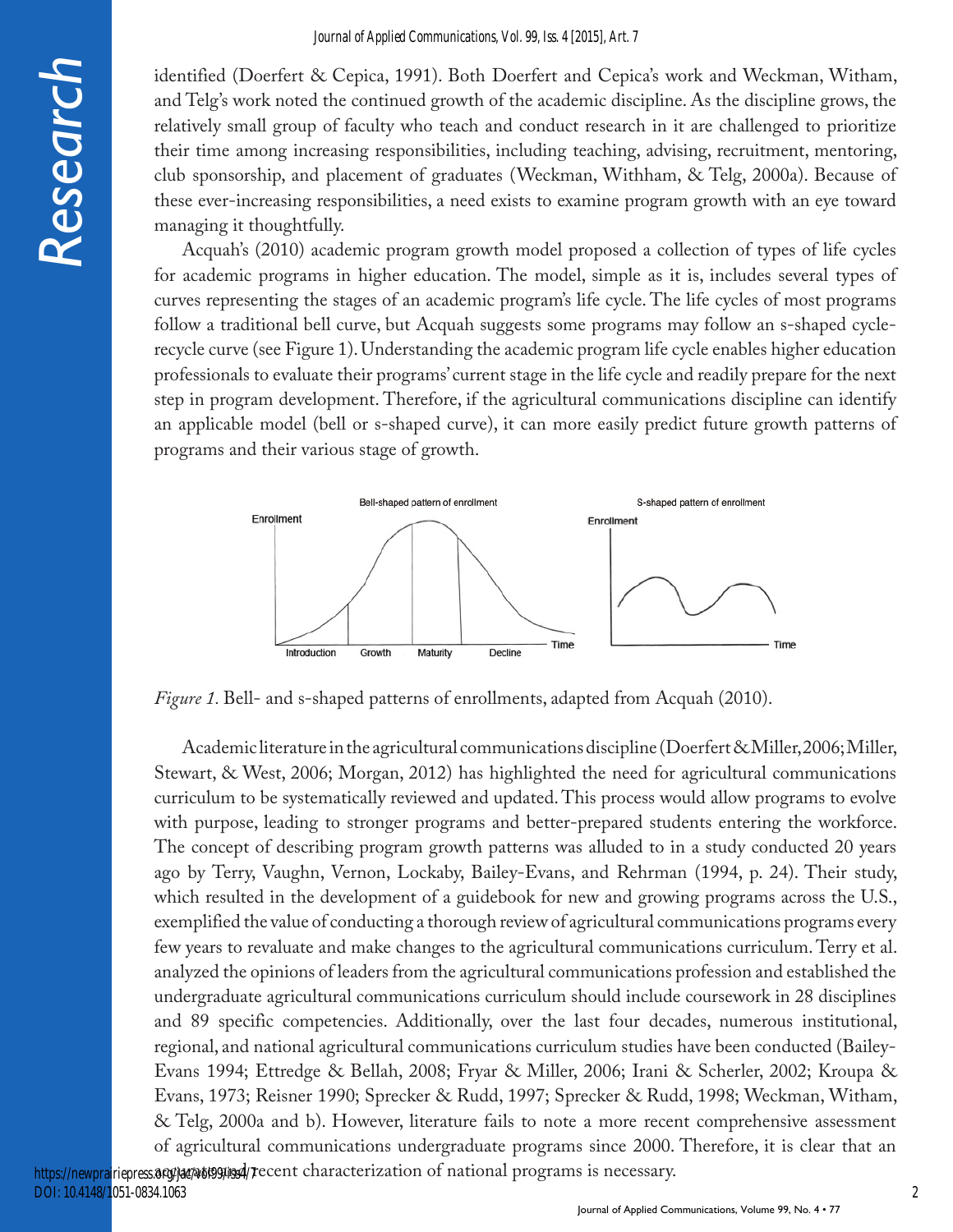## *Purpose & Objectives*

The purpose of this study was to describe and characterize agricultural communications undergraduate programs. The following research objectives guided the study:

- 1. To create an updated account of existing national agricultural communications academic programs.
- 2. To describe demographic characteristics of national agricultural communications programs and describe potential trends in the discipline.
- 3. To identify the best agricultural communications academic programs as valued by agricultural communications faculty from programs across the country.

#### *Methods*

The data reported in this article resulted from a larger project, which was a mixed-methods descriptive examination of agricultural communications undergraduate programs, employing both quantitative and qualitative survey research and focusing not only on program demographics but also on faculty, faculty support, and curriculum. However, this article reports only the quantitative data describing the demographics of the identified programs.

#### *Subjects*

The subjects were agricultural communications faculty and administrators from colleges and universities in the United States. Programs falling under the umbrella of agricultural communications included those that offered majors, minors, concentrations, specializations, emphases, and/or options. Existing agricultural communications academic programs were first identified from the National Agricultural Communicators of Tomorrow's (ACT's) membership databases from 2001 through 2013, from the Association of Public and Land-Grant Universities (APLU) membership roster, and from online searches. ACT is the premier college student organization for agricultural communicators. Though not every academic program has an ACT chapter, the national organization maintains the most up-to-date list of programs in the United States. Once academic programs were identified from the ACT database, the APLU website was used to identify additional universities with agricultural communications programs. The APLU website acted as a starting point to lead to institutional websites. Websites belonging to the institutions that were members of APLU were searched and reviewed for the presence of an agricultural communications program via degree options offered. Web searches were also conducted to identify programs and corroborate the existence of previously identified programs. Terms used in keyword searches included "agricultural communications," "agricultural communications degree," and "agricultural communications degree program." Some institutions were contacted directly via personal communication (telephone or email conversations) to verify the presence of a program in instances where program existence may have been uncertain. For triangulation purposes, all programs were verified by more than one method. Additionally, the snowballing method, as described by Ary, Jacobs, and Razavieh (1996), was employed during surveys to further identify programs not identified by previous methods. The snowballing technique involved asking survey participants to name any additional programs they were aware of that might not be in the database or easily accessible via web searches. Finally, a few programs were identified and included in this study as a result of having been identified in another recent pedagogical study by Ahrens (2014). In all, 40 programs recognized as agricultural communications were identified.

(Eight more programs were identified serendipitously after the survey and were verified by the same Published by New Prairie Press, 2017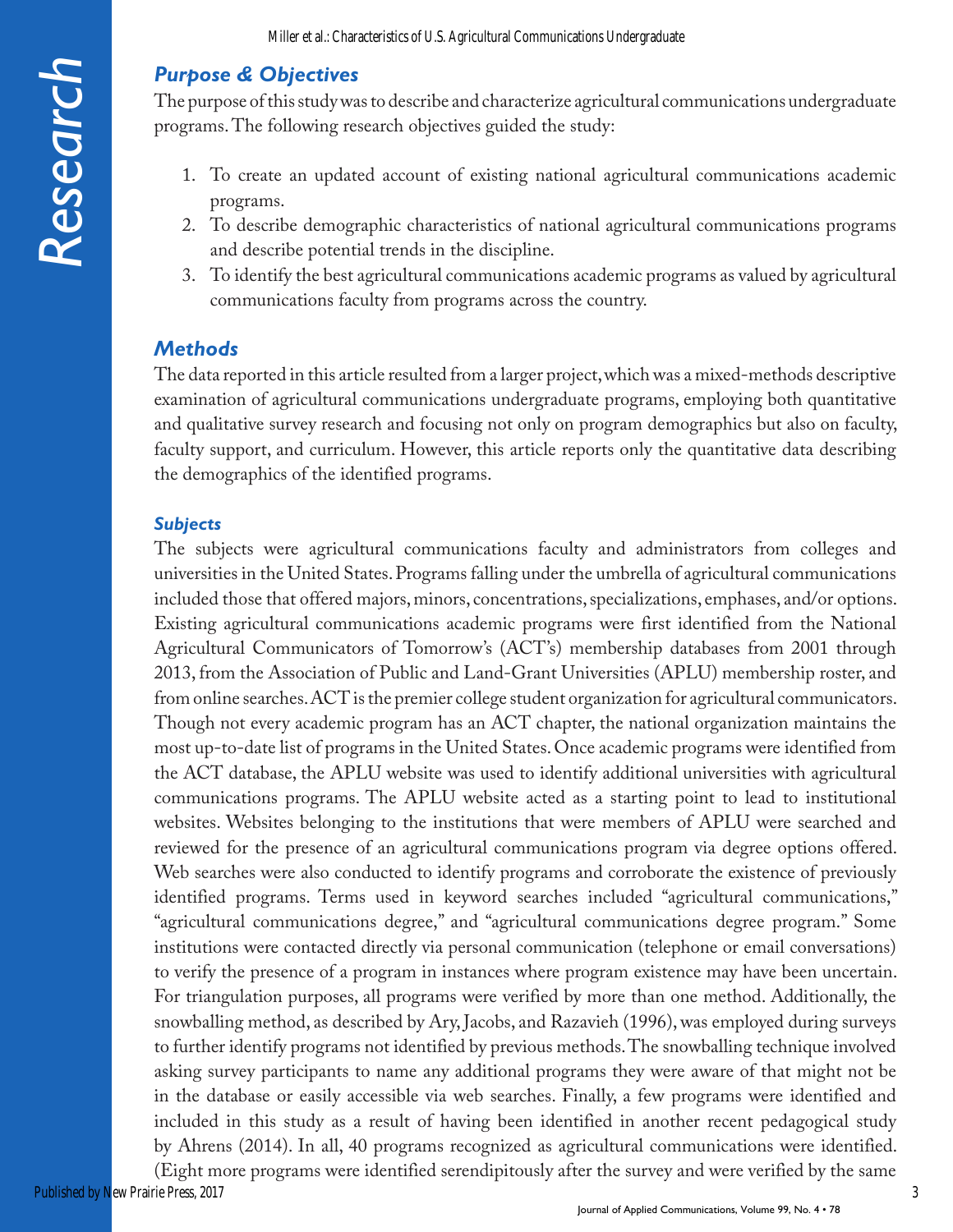methods. This fact and related details are noted below Table 1.)

Unit heads or equivalent faculty members overseeing the agricultural communications programs were asked to choose the most appropriate faculty member, based on his or her institutional knowledge, to participate in the survey.

#### *Survey Instrumentation and Administration*

The survey instrument consisted of a collection of researcher-developed questions as well as questions from previous instruments used in similar research. The survey consisted of 64 questions and included Likert-type, rank-order, fill in the blank, and open-ended questions. The questions reported upon in this article were guided by two constructs: (1) basic program information and (2) perceptions of model programs. To ensure stability of the instrument over time, test-retest reliability was calculated using data from a pilot test of the survey. The Cronbach's alpha calculated for the instrument was .818. The closer the Cronbach's alpha level is to 1, the more reliable the instrument (Gliem & Gliem, 2003). A coefficient of .7 and above is acceptable for proving reliability of the instrument (George & Mallery, 2003). Additionally, academic faculty — experts in agricultural communications involved in conducting the study — reviewed the instrument for content and face validity. Prior to the pilot test, cognitive interviews were conducted with qualified faculty members (but who were not selected to participate as subjects in the actual study). Their feedback led to further improvements in the validity and reliability of the instrument. The instrument was deemed valid for content and face validity both for the pilot test and actual study, and minor changes were made to the wording of the questions as a result of the cognitive interviews and pilot test. Following the recommendations of Dillman (2007), a series of emails was used to contact all identified subjects between March 18 and March 31, 2014. The emails contained a link to the online survey, created and offered through Qualtrics<sup>TM</sup>.

#### *Data Analysis*

After the administration of the surveys, a quantitative analysis of the data was performed. The answers to Likert-type questions were reported as frequencies and percentages. A simple point system was developed to report the responses related to subjects' perceived top five agricultural communications academic program. A first-ranked program was awarded five points, a second-ranked program four points, and so on.

#### *Results*

#### *Identification of Programs*

A total of 40 programs across the U.S. were identified and verified as having an agricultural communications undergraduate program. A total of 26 subjects representing their programs responded to the survey, resulting in a 65% response rate. A total of six respondents chose to have their identities remain anonymous. Therefore, these programs were assigned letter identifiers A-F in Tables 2 and 3.

Table 1 identifies all 40 of the verified agricultural communications programs and the method by which their existence was most recently confirmed as of May 2014. The methods of verification included examination of the program's website, personal communication with a representative of the program, and the presence of the program in a recent agricultural curriculum study by Ahrens (2014).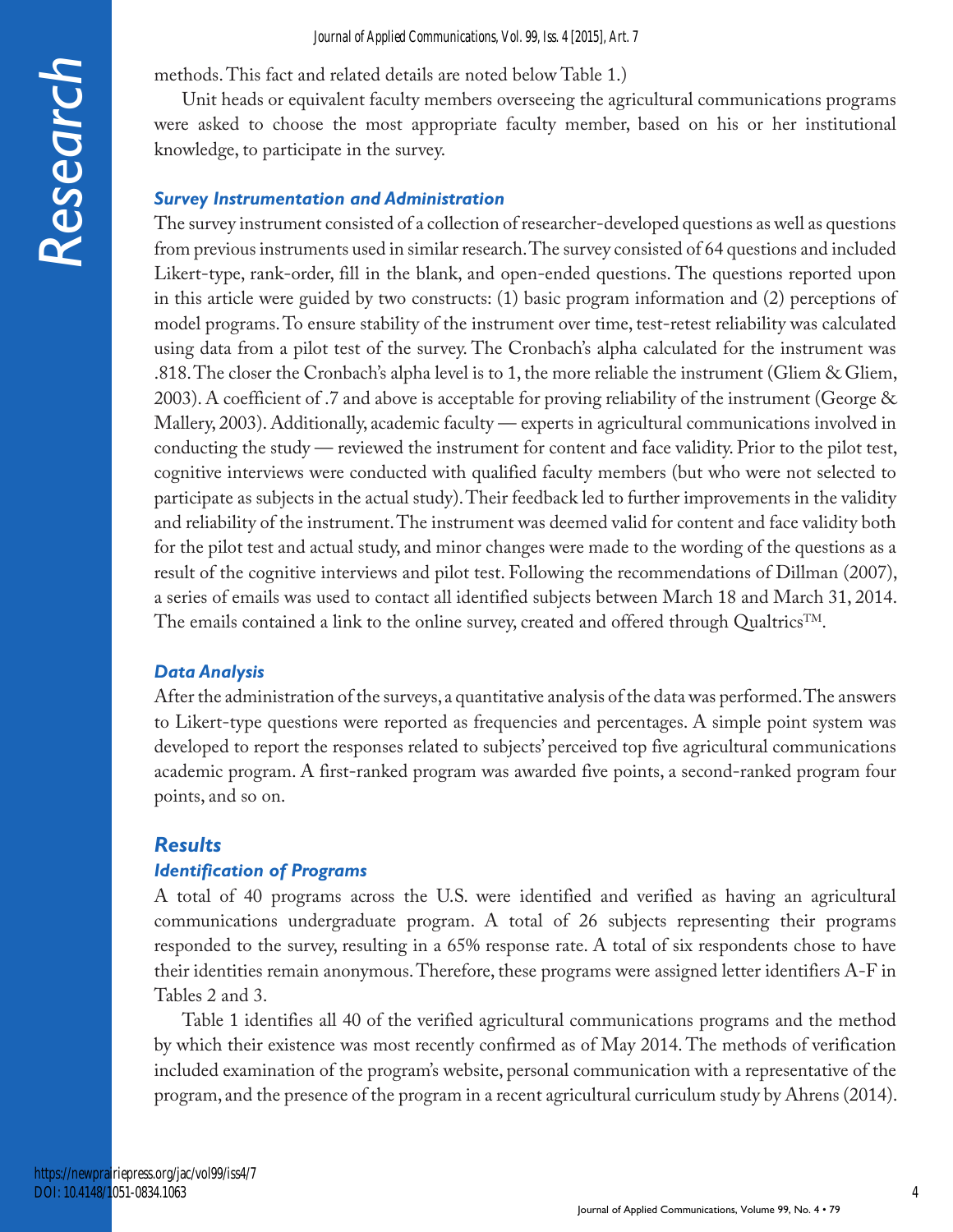#### Miller et al.: Characteristics of U.S. Agricultural Communications Undergraduate

Table 1

| <i>Identified Agricultural Communications Programs (<math>N = 40</math>)</i> |  |  |
|------------------------------------------------------------------------------|--|--|
|                                                                              |  |  |

| Institution                                | Final Method          |
|--------------------------------------------|-----------------------|
| Auburn University                          | Institutional website |
| California Polytechnic State University    | Institutional website |
| Clemson University                         | Personal verification |
| Connors State College                      | Institutional website |
| Cornell University                         | Institutional website |
| Fresno State University                    | Institutional website |
| Iowa State University                      | Institutional website |
| Kansas State University                    | Institutional website |
| Louisiana State University                 | Institutional website |
| Michigan State University                  | Personal verification |
| Mississippi State University               | Personal verification |
| Murray State University                    | Institutional website |
| New Mexico State University                | Institutional website |
| North Dakota State University              | Institutional website |
| Northwest College (Wyoming)                | Institutional website |
| Ohio State University                      | Institutional website |
| Oklahoma State University                  | Institutional website |
| Pennsylvania State University              | Institutional website |
| Purdue University                          | Institutional website |
| South Dakota State University              | Institutional website |
| Southern Illinois University               | Institutional website |
| Tarleton University                        | Institutional website |
| Tennessee Tech University                  | Institutional website |
| Texas A&M University                       | Institutional website |
| Texas Tech University                      | Institutional website |
| University of Arkansas                     | Institutional website |
| University of Florida                      | Institutional website |
| University of Georgia                      | Institutional website |
| University of Idaho                        | Institutional website |
| University of Illinois at Urbana-Champaign | Institutional website |
| University of Kentucky                     | Institutional website |
| University of Minnesota                    | Institutional website |
| University of Missouri                     | Institutional website |
| University of Nebraska-Lincoln             | Institutional website |
| University of Tennessee                    | Ahrens, 2014          |
| University of Wisconsin-Madison            | Institutional website |
| University of Wisconsin-River Falls        | Institutional website |
| University of Wyoming                      | Institutional website |
| Utah State University                      | Ahrens, 2014          |
| West Texas A&M University                  | Ahrens, 2014          |

*Note:* After the conclusion of this study in May 2014, eight more institutions with programs were identified serendipitously and confirmed via the same methods used in the study. They included Casper College, Colorado State University, Redlands Community College, Arkansas Tech University, Eastern Oklahoma State College, Illinois State University, University of Wisconsin-Platteville, and Sam Houston State University. This brought the total of confirmed agricultural communications undergraduate programs to 48.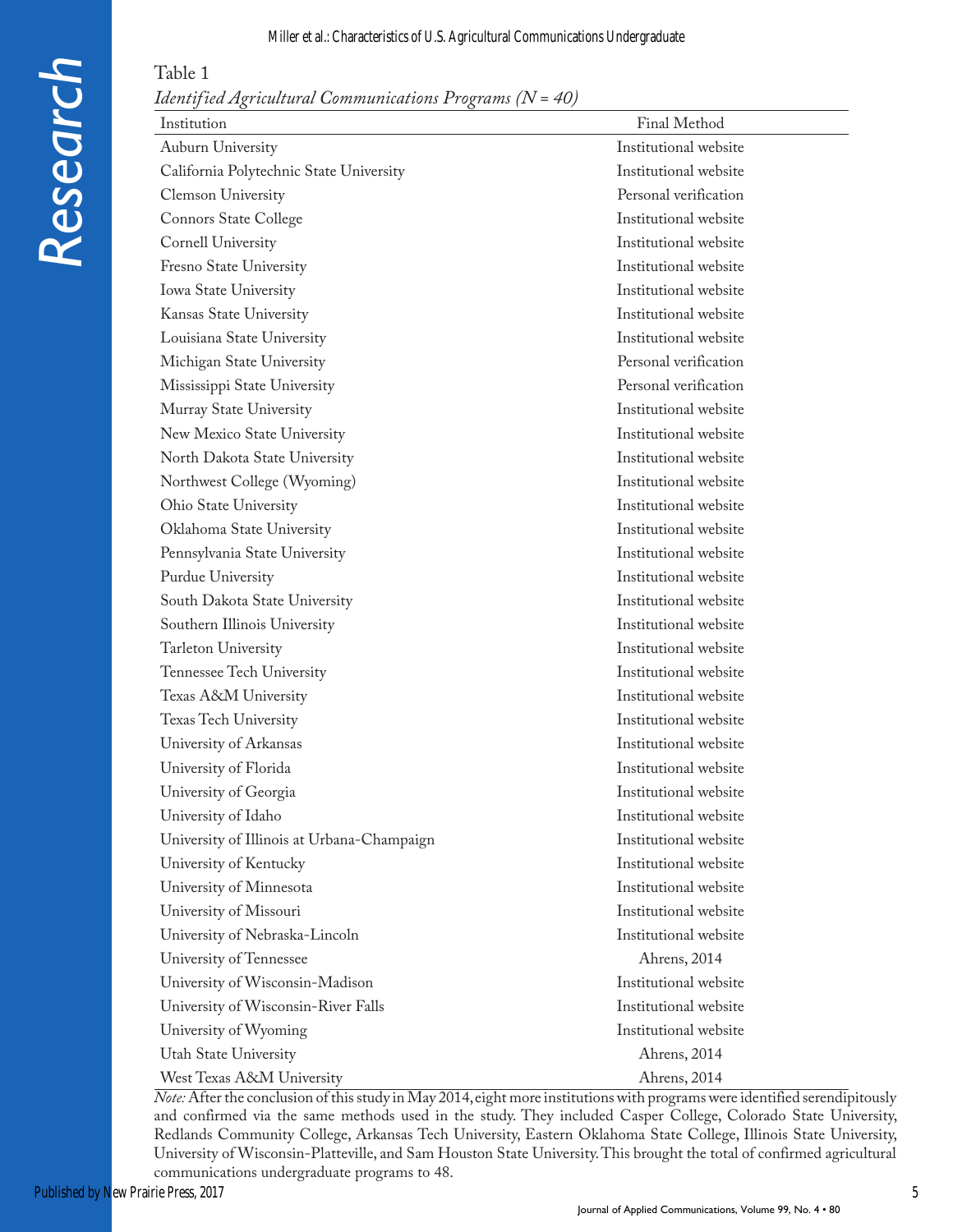#### *Program Demographics*

The second objective of this study was to describe the identified programs. Tables 2 through 4 provide demographic data pertaining to the programs responding to the questions (*N* = 26). Table 2 provides basic program information, including name of program, college and department in which the program is housed, and position in the organizational structure. Table 3 includes the year the agricultural communications program began at each institution along with the academic degree awarded to students. Table 4 displays responses describing estimated current, historical (last five years), and projected (next five years) program enrollment, according to the participating faculty.

Most respondents referred to their programs as *agricultural communications* or a close variant, and most reported programs were housed in colleges of agriculture. Seventeen of the respondents reported their programs offered a full major in the discipline, while others reported offering concentrations, emphases, specializations, options, minors, or combinations of all these. Sixteen of the 26 programs responding reported being housed in departments with *agricultural education* or some close variant in the departmental name.

Of the responding programs, a total of 88.5% offered a Bachelor of Science degree, while 7.7% offered a concentration/specialization/emphasis/option of a bachelor's degree. It is also noteworthy one program reported offering an Associate of Science degree. Of the programs surveyed, Texas A&M reported having the oldest agricultural communications program, established in 1918. The youngest program was established in 2009. (The respondent from this program chose to keep his/ her responses anonymous.)

Table 4 shows each responding institution's estimates of current undergraduate student enroll-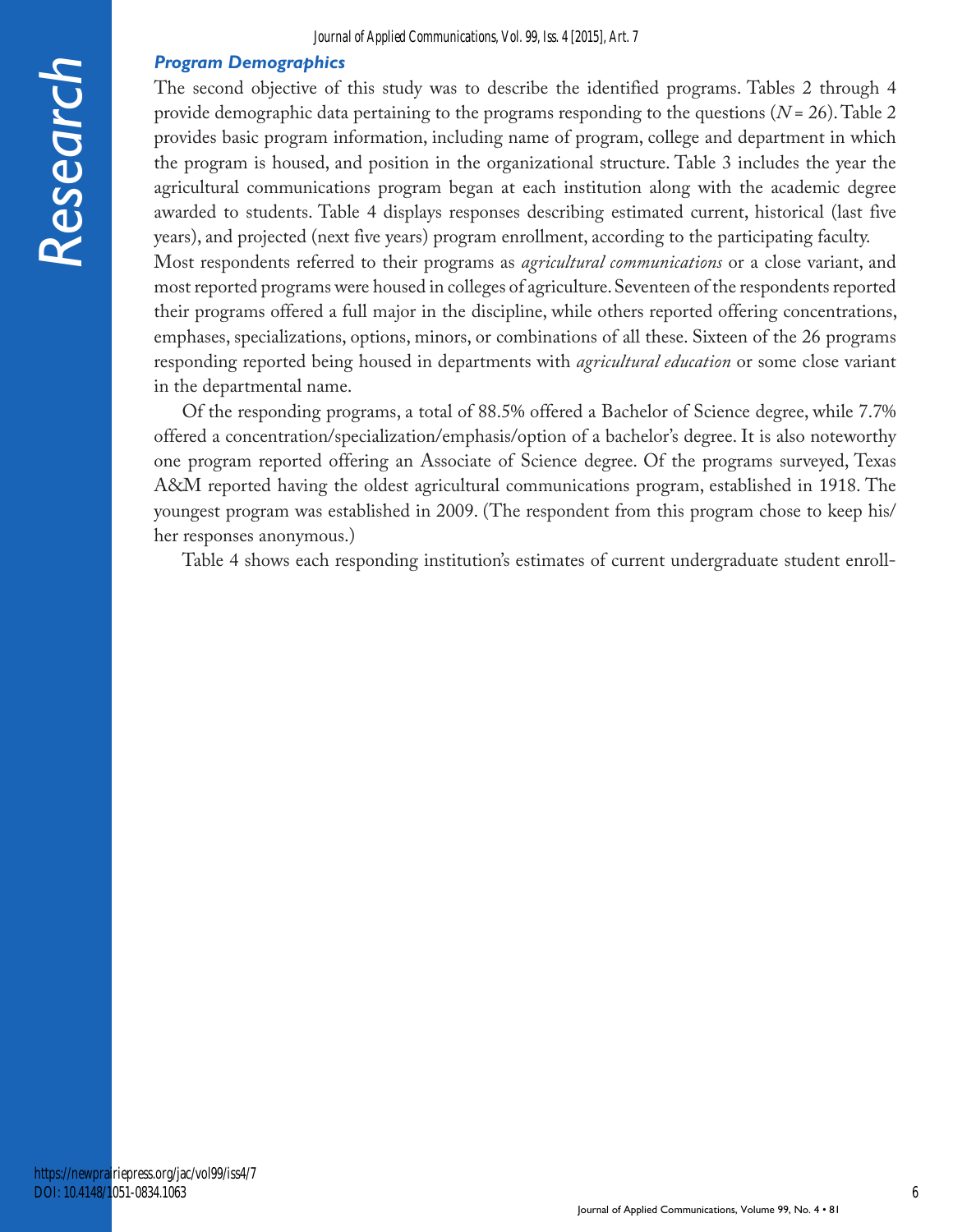ment totals, past enrollment trends, and future enrollment trends. Historical enrollment trends were based on the respondent's description of the last five years (2009-2014), and projected enrollment trends were based on respondents' estimated projections for the next 5 years (2014-2019).

The average student enrollment per institution was 69. Responses indicated 26.9% of the institutions' student enrollment numbers had remained constant over the past five years, whereas 73.1% of institution's student enrollment had increased. A total of 84.6% of respondents reported their programs plan to increase student enrollment numbers in the future, and 8% projected student enrollment numbers would remain constant over the next five years. No respondents reported a decrease in program enrollment over the last five years, nor did any respondents predict a decrease in student numbers in the coming five years.

Programs offering majors in agricultural communications (*n* = 14) reported graduating an average of 23.9 undergraduate students per year; programs with minors, 8.8 students; and programs with concentration/specialization/emphasis/option only reported 6.0 students. Agricultural communications majors were perceived as more likely to find a job within agricultural communications, while minors were viewed as more likely to find jobs in other aspects of agriculture outside the communications discipline. Students graduating from a concentration/specialization/emphasis/option program were also viewed as more likely to find a job outside agricultural communications.

Though the focus of this portion of the study is on the demographics of the programs, considerable amounts of data were collected on the characteristics of the programs' faculty. A more complete explanation of these characteristics will be reported in a future article, but basic faculty characteristics are germane to describing the programs across the nation. Programs varied somewhat in number of faculty, tenure/non-tenure track positions, gender and rank. Across the U.S., programs averaged 2.16 full-time faculty per program and .45 part-time faculty, with an average of 1.8 males and 2.4 females. Among 20 responses to a question about tenure track positions, the programs employed 10 full professors, 9 associate professors, 13 assistant professors, and 16.5 instructors. On average across all responding programs, full professors taught 2 courses per semester/quarter, associate professors 3.5 courses, assistant professors 2.6 courses, and instructors 2.6 courses. Furthermore, 77.2% of responding institutions (*n* = 17) planned to hire new faculty within the next five years, while 22.8% (*n* = 5) did not plan to hire any new faculty. Six programs (28.5% of the respondents to this question) predicted losing faculty members to retirement or resignation in the next five years; 15 (71.5%) did not anticipate faculty loss.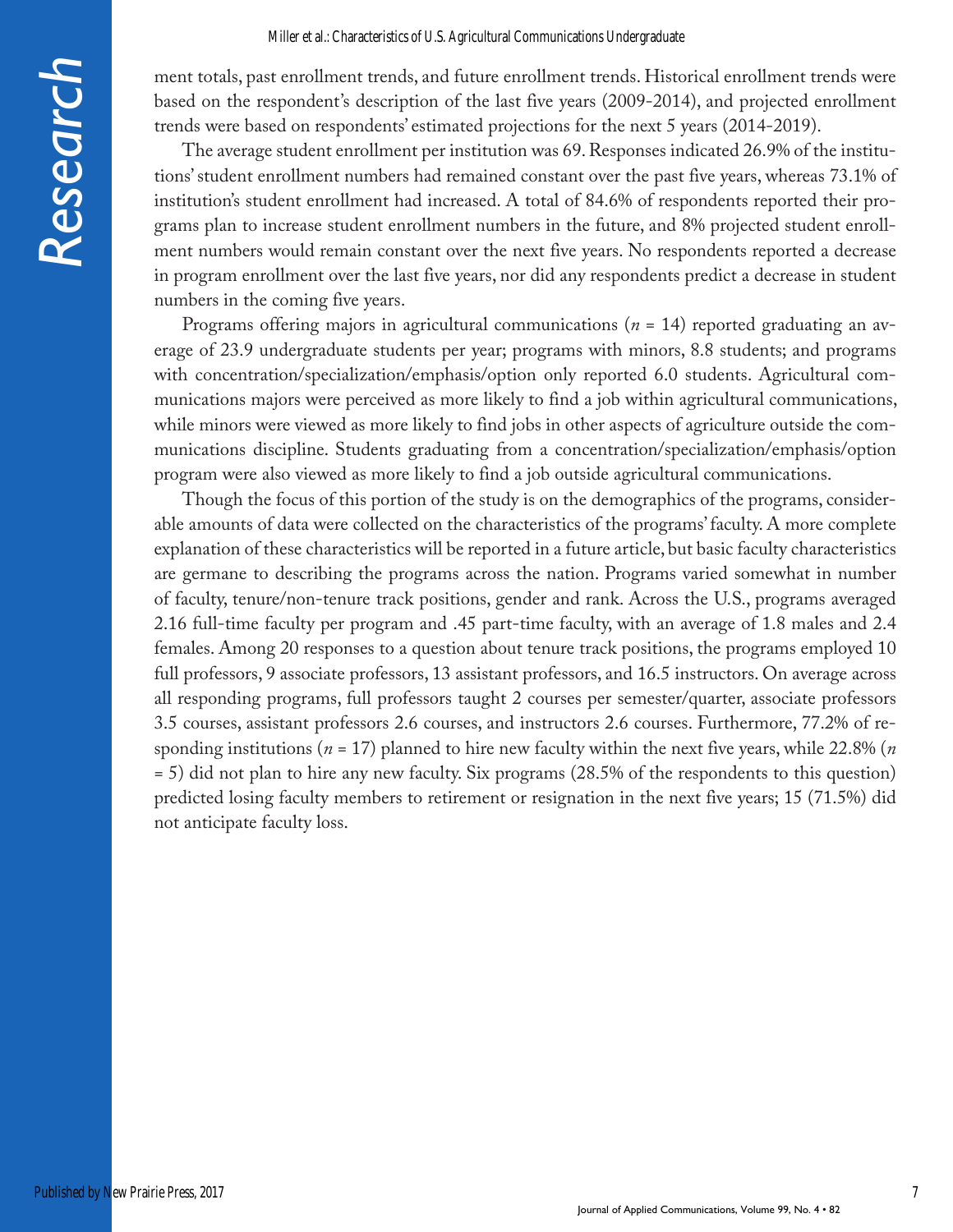# Table 2 *Basic Program Information* (N *= 26)*

|                                     |                                                  |                                                                        |                                                                                                                                         | Position in                                                                               |                                                                           |
|-------------------------------------|--------------------------------------------------|------------------------------------------------------------------------|-----------------------------------------------------------------------------------------------------------------------------------------|-------------------------------------------------------------------------------------------|---------------------------------------------------------------------------|
| Institution                         | Name of Program                                  | College Housed                                                         | Department                                                                                                                              | Organizational<br>Structure                                                               | Degree Type                                                               |
| Program A                           | Agricultural                                     | College of                                                             | It is an                                                                                                                                | Shared                                                                                    | Major                                                                     |
|                                     | Communications                                   | Agriculture                                                            | interdepartmental<br>(multidisciplinary)<br>program overseen by<br>an appointed faculty<br>advisory group.                              | program<br>housed by<br>more than one<br>unit                                             |                                                                           |
| Cal Poly State<br>University        |                                                  | College of<br>Agriculture, Food<br>and Environmental<br>Sciences       | Ag Education and<br>Communication                                                                                                       | Program in<br>multi-program<br>unit                                                       | Major, Minor,<br>Concentration/<br>specialization/<br>emphasis/<br>option |
| Clemson                             |                                                  |                                                                        | The School of<br>Agricultural, Forest,<br>and Environmental<br>Sciences in the College<br>of Agriculture, Forestry<br>and Life Sciences | It is one option<br>of three in Ag<br>Ed, others are<br>teaching option<br>and leadership | Concentration/<br>specialization/<br>emphasis/<br>option                  |
| Connors State<br>College            | Agricultural<br>Communications                   | N/A                                                                    | Division of Agriculture                                                                                                                 | Program in<br>multi-program<br>unit                                                       | Major                                                                     |
| Kansas State<br>University          | Agricultural<br>Communications<br>and Journalism | College of<br>Agriculture                                              | Communications and<br><b>Agricultural Education</b>                                                                                     | Academic<br>unit that also<br>houses the<br>service group                                 | Major                                                                     |
| Program B                           | Agricultural<br>Communication                    | School of<br>Agriculture                                               | School of Agriculture                                                                                                                   | Program in<br>multi-program<br>unit                                                       | Major                                                                     |
| New Mexico<br>State<br>University   | Agricultural<br>Communications                   | Agricultural,<br>Consumer and<br>Environmental<br>Sciences             | Agricultural and<br><b>Extension Education</b>                                                                                          | Program in<br>multi-program<br>unit                                                       | Concentration/<br>specialization/<br>emphasis/<br>option                  |
| Program C                           | Agricultural<br>Communication                    | College of Arts,<br>Humanities, and<br>Social Sciences                 | Department of<br>Communication                                                                                                          | Program in<br>multi-program<br>unit                                                       | Major, Minor                                                              |
| Ohio State<br>University            | Agricultural<br>Communication                    | College of Food,<br>Agriculture and<br>Environmental<br>Sciences       | Ag Communication,<br>Education, Leadership                                                                                              | Program in<br>multi-program<br>unit                                                       | Major, Minor                                                              |
| Oklahoma<br>State<br>University     | Agricultural<br>Communications                   | College of<br>Agricultural<br>Sciences and<br><b>Natural Resources</b> | Agricultural Education,<br>Communications and<br>Leadership                                                                             | Program in<br>multi-program<br>unit                                                       | Major                                                                     |
| Pennsylvania<br>State<br>University | Agricultural<br>Communications                   | College of<br>Agricultural<br>Sciences                                 | Agricultural<br>Economics, Sociology,<br>and Education                                                                                  | Program in<br>own academic<br>unit                                                        | Minor                                                                     |
| Purdue<br>University                | Agricultural<br>Communication                    | College of<br>Agriculture                                              | Department of Youth<br>Development and<br><b>Agricultural Education</b>                                                                 | Program in<br>multi-program<br>unit                                                       | Major                                                                     |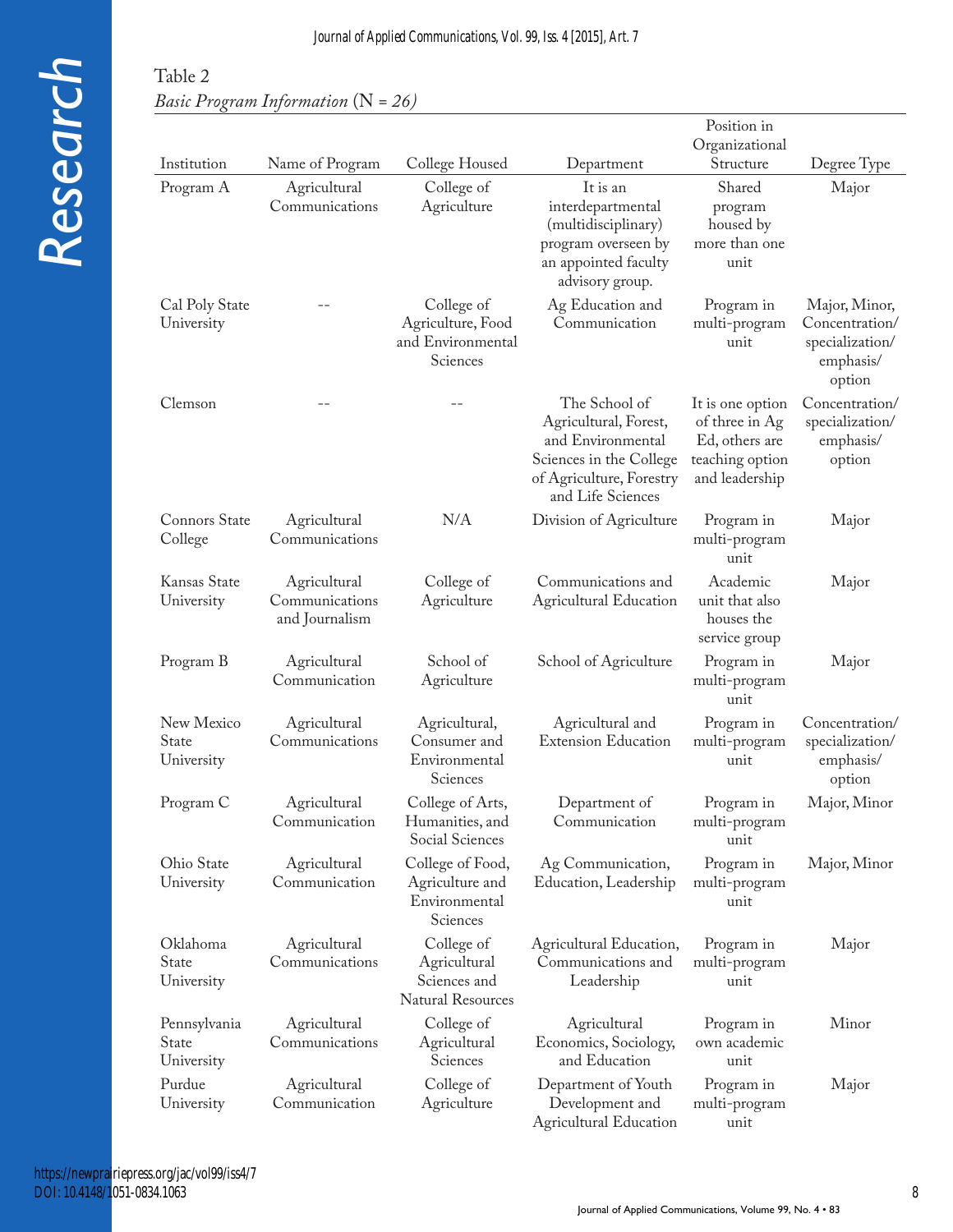#### Miller et al.: Characteristics of U.S. Agricultural Communications Undergraduate

| South<br>Dakota State<br>University                  | Agricultural<br>Communications                                 | College of<br>Agriculture &<br><b>Biological Sciences</b>                                            | Teaching Learning and<br>Leadership                                            | Program in<br>service unit                              | Major                                                              |
|------------------------------------------------------|----------------------------------------------------------------|------------------------------------------------------------------------------------------------------|--------------------------------------------------------------------------------|---------------------------------------------------------|--------------------------------------------------------------------|
| Southern<br>Illinois<br>University                   | Agricultural<br>Communications                                 | College of<br>Agricultural<br>Sciences                                                               | Dept. of Plant, Soil<br>and Agricultural<br>Systems                            | Program in<br>multi-program<br>unit                     | Concentration/<br>specialization/<br>emphasis/<br>option           |
| Texas A&M<br>University                              | Agricultural<br>Communications<br>and Journalism               | College of<br>Agriculture and<br>Life Sciences                                                       | Agricultural<br>Leadership, Education,<br>and Communications                   | Program in<br>multi-program<br>unit                     | Major                                                              |
| Texas Tech<br>University                             | Agricultural<br>Communications                                 | College of<br>Agricultural<br>Sciences and<br><b>Natural Resources</b>                               | Department of<br><b>Agricultural Education</b><br>and Communications           | Program in<br>own academic<br>unit                      | Major, Minor                                                       |
| University of<br>Arkansas                            | Agricultural<br>Communications                                 | Dale Bumpers<br>College of<br>Agricultural, Food<br>and Life Sciences                                | Agricultural Education,<br>Communications, and<br>Technology                   | Program in<br>multi-program<br>unit                     | Minor,<br>Concentration/<br>specialization/<br>emphasis/<br>option |
| University of<br>Florida                             | Communication<br>and Leadership<br>Development                 | College of<br>Agricultural and<br>Life Sciences                                                      | <b>Agricultural Education</b><br>and Communication                             | Program in<br>own academic<br>unit                      | Major, Minor                                                       |
| Program D                                            | Agricultural<br>Communication                                  | College of<br>Agricultural and<br>Environmental<br>Science                                           | Agricultural<br>Leadership, Education<br>and Communication                     | Program in<br>own academic<br>unit                      | Major                                                              |
| University of<br>Idaho                               | Agricultural<br>Science,<br>Communication,<br>and Leadership   | College of<br>Agricultural and<br>Life Sciences                                                      | Department of<br><b>Agricultural Education</b><br>and 4-H Youth<br>Development | Program in<br>own academic<br>unit                      | Concentration/<br>specialization/<br>emphasis/<br>option           |
| University<br>of Illinois<br>at Urbana-<br>Champaign | Agricultural<br>Communications                                 | College of<br>Agricultural,<br>Consumer and<br>Environmental<br>Sciences and the<br>College of Media | The Agricultural<br>Communications is a<br>freestanding academic<br>unit.      | Shared<br>program<br>housed by<br>more than one<br>unit | Major                                                              |
| Program E                                            | Community<br>and Leadership<br>Development                     | College of<br>Agriculture, Food<br>and Environment                                                   | Dept. of Community<br>and Leadership<br>Development                            | Program in<br>own academic<br>unit                      | Concentration<br>within a minor                                    |
| University of<br>Nebraska-<br>Lincoln                | Agricultural and<br>Environmental<br>Sciences<br>Communication | College of<br>Agricultural<br>Sciences and<br><b>Natural Resources</b>                               | Agricultural<br>Leadership, Education<br>and Communication                     | Program in<br>multi-program<br>unit                     | Major                                                              |
| Program F                                            | Life Sciences<br>Communication                                 | College of<br>Agricultural and<br>Life Sciences                                                      | Department of<br>Life Sciences<br>Communication                                | Program in<br>own academic<br>unit                      | Major                                                              |
| <b>Utah State</b><br>University                      | Agricultural<br>Communication<br>and Journalism                | College of<br>Agriculture and<br><b>Applied Sciences</b>                                             | School of Applied<br>Sciences, Technology<br>and Education                     | Program in<br>multi-program<br>unit                     | Major                                                              |
| <b>West Texas</b><br>A&M<br>University               | Agricultural<br>Media and<br>Communication                     | College of<br>Agriculture,<br>Sciences and<br>Engineering                                            | Department of<br><b>Agricultural Sciences</b>                                  | Shared<br>program<br>housed by<br>more than one<br>unit | Major                                                              |

*Note:* Subjects from programs A-F chose to keep their responses anonymous.

*Research*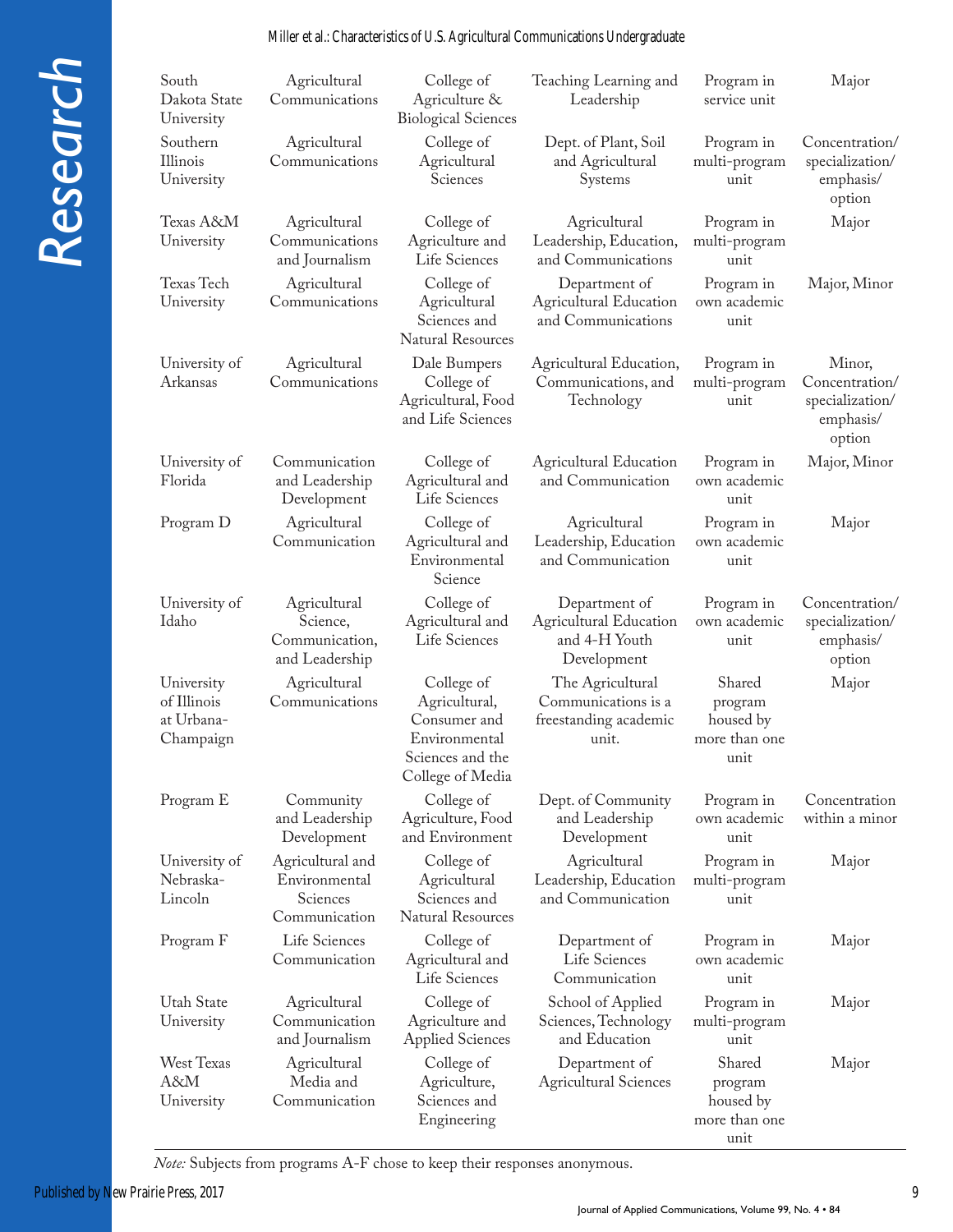# *Research*

| Table 3                                                    |  |
|------------------------------------------------------------|--|
| Years Programs Were Founded and Degrees Awarded $(N = 26)$ |  |

|                                                | Year    |                                                                   |
|------------------------------------------------|---------|-------------------------------------------------------------------|
| Institution                                    | Founded | Degree Awarded                                                    |
| Program A                                      | $-$     | <b>Bachelor</b> of Science                                        |
| Cal Poly State University                      |         | <b>Bachelor</b> of Science                                        |
| Clemson                                        | 1999    | <b>Bachelor</b> of Science                                        |
| Connors State College                          | 2006    | Associate in Science                                              |
| Kansas State University                        | 1946    | Bachelor of Science                                               |
| Program B                                      | 1995    | Bachelor of Science                                               |
| New Mexico State University                    | 1995    | <b>Bachelor</b> of Science                                        |
| Program C                                      | 2009    | <b>Bachelor</b> of Science                                        |
| Ohio State University                          | 1980    | <b>Bachelor</b> of Science                                        |
| Oklahoma State University                      | $-$     | Bachelor of Science                                               |
| Purdue University                              | 1971    | <b>Bachelor</b> of Science                                        |
| South Dakota State University                  |         | <b>Bachelor</b> of Science                                        |
| Southern Illinois University                   | 2007    | Concentration/specialization/emphasis/<br>option of a B.S. degree |
| Texas A&M University                           | 1918    | <b>Bachelor</b> of Science                                        |
| Texas Tech University                          | 1992    | <b>Bachelor</b> of Science                                        |
| University of Arkansas                         | 1998    | Concentration/specialization/emphasis/<br>option of a B.S. degree |
| University of Florida                          | 1993    | Bachelor of Science                                               |
| Program D                                      | 2000    | <b>Bachelor</b> of Science                                        |
| University of Idaho                            | 2000    | Bachelor of Science                                               |
| University of Illinois at Urbana-<br>Champaign | 1961    | <b>Bachelor</b> of Science                                        |
| Program E                                      |         | Bachelor of Science                                               |
| University of Minnesota                        |         | Bachelor of Science                                               |
| University of Nebraska-Lincoln                 |         | <b>Bachelor</b> of Science                                        |
| Program F                                      | 2006    | <b>Bachelor</b> of Science                                        |
| Utah State University                          | 2006    | <b>Bachelor</b> of Science                                        |

*Note:* Several respondents did not provide a year in which their program was founded. Respondents from programs A-F elected to keep their responses anonymous.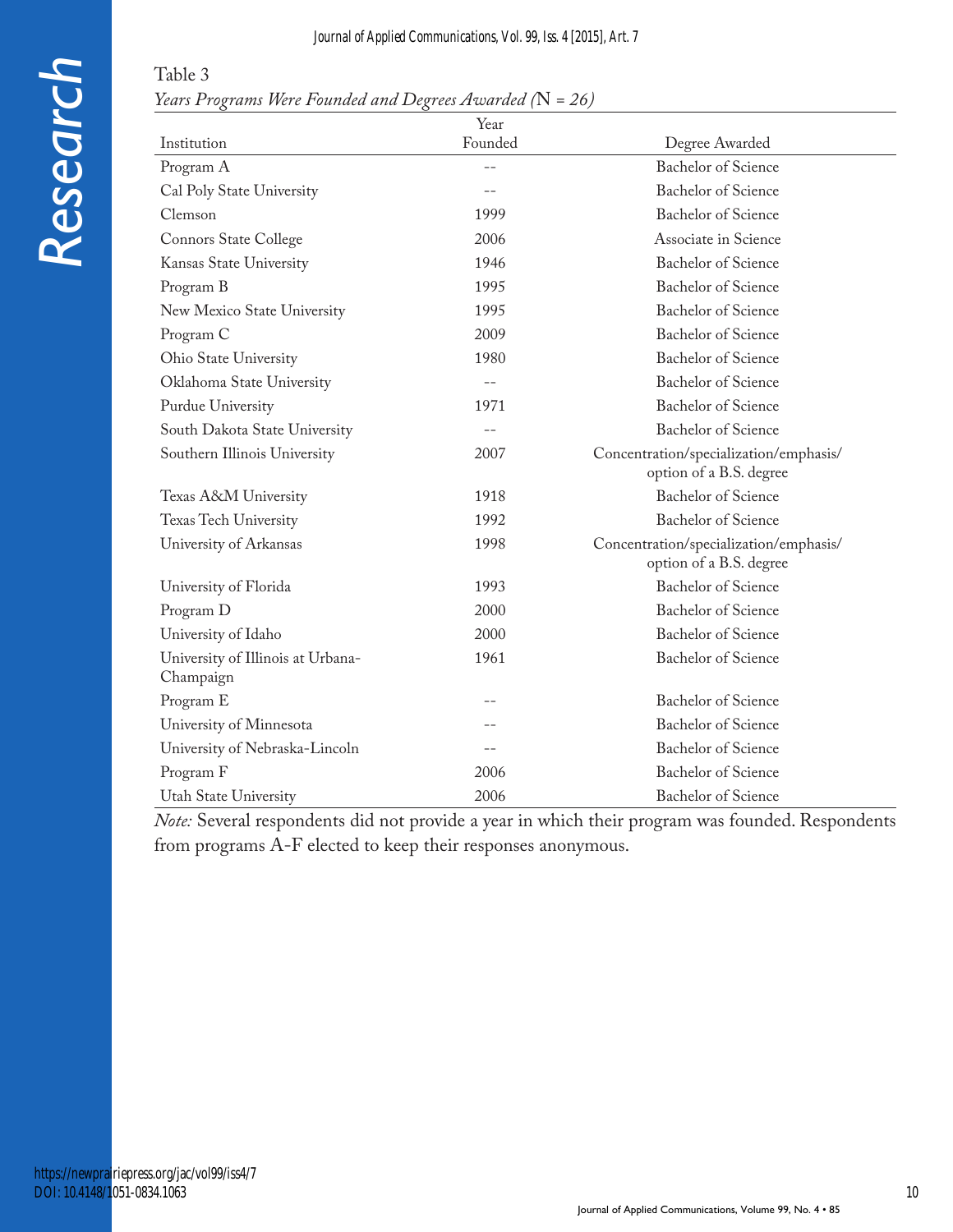#### Miller et al.: Characteristics of U.S. Agricultural Communications Undergraduate

# *Research*

Table 4

| Current, Historical (Last Five years) and Projected (Next Five Years) Enrollment ( $N = 26$ ) |  |  |  |
|-----------------------------------------------------------------------------------------------|--|--|--|
|-----------------------------------------------------------------------------------------------|--|--|--|

| Institution                   | Current        | Historical        | Projected       |
|-------------------------------|----------------|-------------------|-----------------|
| Program A                     | 37             | Increased         | Increase        |
| Cal Poly State University     | 130            | Increased         | Increase        |
| Clemson                       | 8              | Remained constant | Increase        |
| <b>Connors State College</b>  | 10             | Increased         | Increase        |
| Kansas State University       | 68             | Increased         | Remain constant |
| Program B                     | 60             | Increased         | Increase        |
| New Mexico State University   | 30             | Increased         | Increase        |
| Program C                     | 40             | Increased         | Increase        |
| Ohio State University         | 83             | Increased         | Increase        |
| Oklahoma State University     | 150            | Increased         | Increase        |
| Pennsylvania State University | 8              | Increased         | Increase        |
| Purdue University             | 44             | Increased         | Increase        |
| South Dakota State University | 20             | Remained constant | Increase        |
| Southern Illinois University  | $\overline{7}$ | Remained constant | Increase        |
| Texas A&M University          | 360            | Increased         | Increase        |
| Texas Tech University         | 160            | Increased         | Increase        |
| University of Arkansas        | 41             | Increased         | Increase        |
| University of Florida         | 85             | Increased         | Increase        |
| Program D                     | 40             | Remained constant | Increase        |
| University of Idaho           | 50             | Increased         | Increase        |
| University of Illinois at     | 40             | Remained constant | Increase        |
| Urbana-Champaign              |                |                   |                 |
| Program E                     |                | Remained constant | Remain constant |
| University of Nebraska-       | 25             | Remained constant | Increase        |
| Lincoln                       |                |                   |                 |
| Program F                     |                | Increased         |                 |
| Program A                     | 37             | Increased         | Increase        |
| Cal Poly State University     | 130            | Increased         | Increase        |

*Note:* Several respondents did not provide a year in which their program was founded. Respondents from programs A-F elected to keep their responses anonymous.

#### *Identification of Programs Held in High Regard*

Table 5 shows a ranking of agricultural communications program across the United States, according to the opinions of 17 subjects who responded to this question. Respondents were asked to identify and rank what they believed to be the top five agricultural communications programs in the U.S. Below are the results of these rankings from the top ranked program to the tenth-ranked program.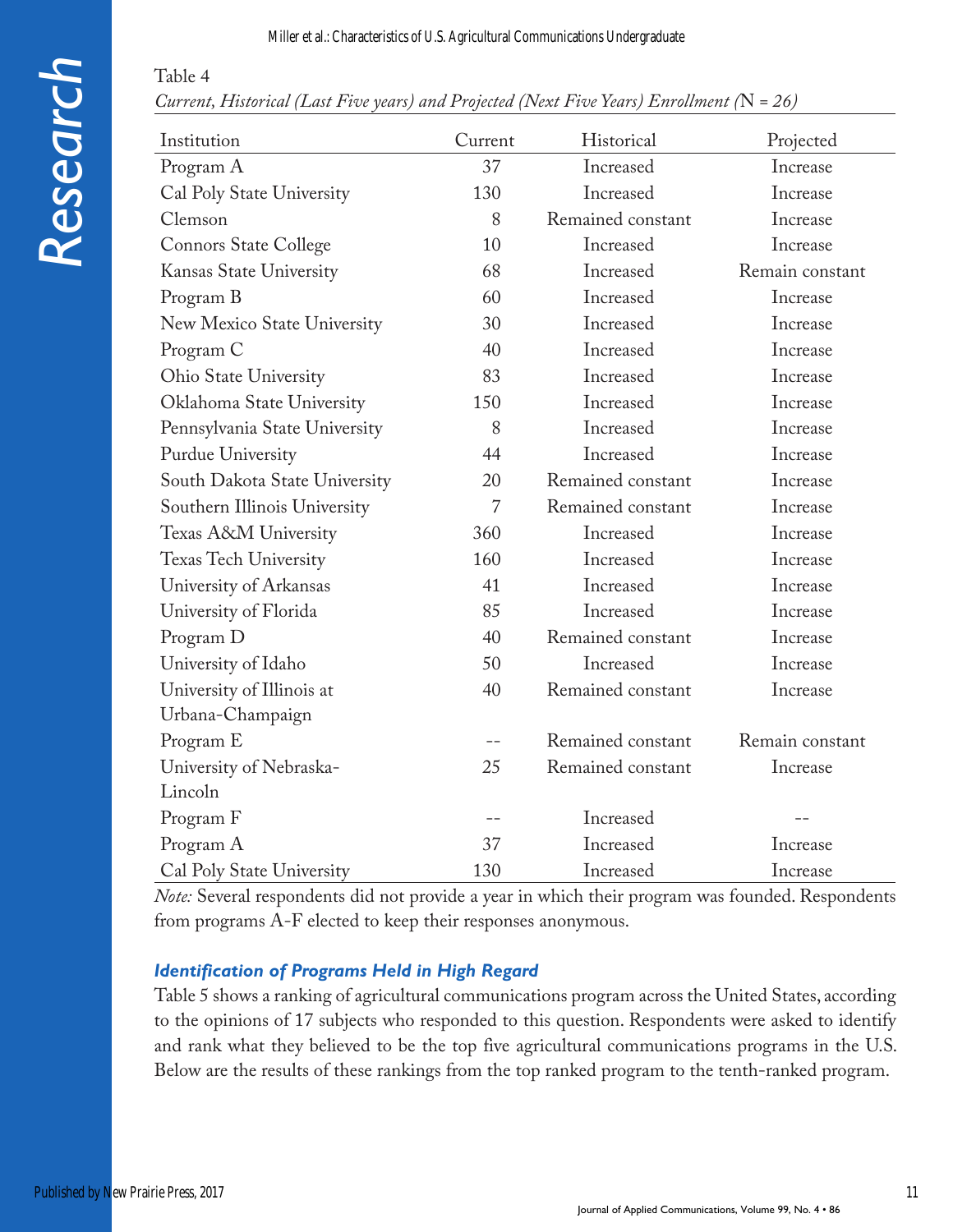| e F              |
|------------------|
|                  |
|                  |
| $\blacksquare$   |
| D)               |
| $\boldsymbol{C}$ |
| ( D              |
| 'n<br>O<br>L     |
|                  |

| Table 5                                               |  |
|-------------------------------------------------------|--|
| Top Agricultural Communications Programs ( $N = 17$ ) |  |

|                            |                      | Second               | Third                | Fourth                      | Fifth            |        |
|----------------------------|----------------------|----------------------|----------------------|-----------------------------|------------------|--------|
|                            | First rank           | rank                 | rank                 | rank                        | rank             | Total  |
| Program                    | $(5 \text{ points})$ | $(4 \text{ points})$ | $(3 \text{ points})$ | (2 points)                  | (1 point)        | points |
| 1. Texas Tech University   | 3                    |                      |                      |                             | $\left( \right)$ | 48     |
| 2. University of Florida   |                      |                      |                      |                             | 3                | 47     |
| 3. Oklahoma State          | 4                    | 2                    | 4                    | 3                           | 1                | 47     |
| University                 |                      |                      |                      |                             |                  |        |
| 4. Texas A&M University    |                      |                      |                      |                             |                  | 30     |
| 5. Kansas State University | 2                    |                      |                      |                             |                  | 25     |
| 6. Ohio State University   |                      |                      |                      | $\mathcal{D}_{\mathcal{L}}$ |                  | 13     |
| 7. University of Arkansas  |                      |                      |                      | 4                           |                  | 13     |
| 8. California Polytechnic  | $\Omega$             | 0                    |                      | 2                           |                  |        |
| <b>State University</b>    |                      |                      |                      |                             |                  |        |
| 9. University of Nebraska- | $\mathbf{\Omega}$    |                      | O                    |                             |                  |        |
| Lincoln                    |                      |                      |                      |                             |                  |        |
| 10. Purdue University      |                      |                      |                      |                             |                  |        |

Texas Tech University's agricultural communications program, which was established in 1992 and had 160 students, emerged as the top-ranked program in this poll. The Texas Tech University program was followed closely by the agricultural communications programs at the University of Florida and Oklahoma State University. The programs at Texas A&M and Kansas State were fourth and fifth. Five points were awarded for each first place vote, four points for second place votes, and so on. Ties were broken based on the number of higher-ranked votes.

## *Conclusions, Implications, and Recommendations*

Forty agricultural communications programs (48, counting programs identified after initial data collection) were identified and verified in this 2014 study. In the early 1990s, Doerfert and Cepica (1991) compiled a list of 30 known agricultural communications programs nationwide. Similar studies (Weckman, Witham, & Telg, 2000a; Weckman, Witham, & Telg, 2000b) were conducted on both a regional (southern) and a national level nearly 14 years ago. A total of 14 programs were reported in the South, of which nine programs responded, and 22 programs responded nationwide, though the total number of existing programs was not reported in that study. Also, these studies did not concretely identify the institutions where the existing programs resided. This made it impossible to track exactly which programs have closed since 2000. Nevertheless, it is clear that while a few programs have been phased out over the last two decades, the data from this study indicate the creation of numerous new agricultural communications programs.

The fact some programs have disappeared while more have emerged should be of specific importance to those who are interested in tracking the discipline's growth. Acquah (2010) noted most academic program lifecycles follow a bell curve, while some programs may follow an S-shaped curve. If U.S. agricultural communications programs follow the more common bell curve, with a net increase of at least 11 new programs over 23 years, it is possible that disciplinary growth nationwide

is still on the rise and that the discipline remains on the left side of the bell curve. This increase in https://newprairiepress.org/jac/vol99/iss4/7 DOI: 10.4148/1051-0834.1063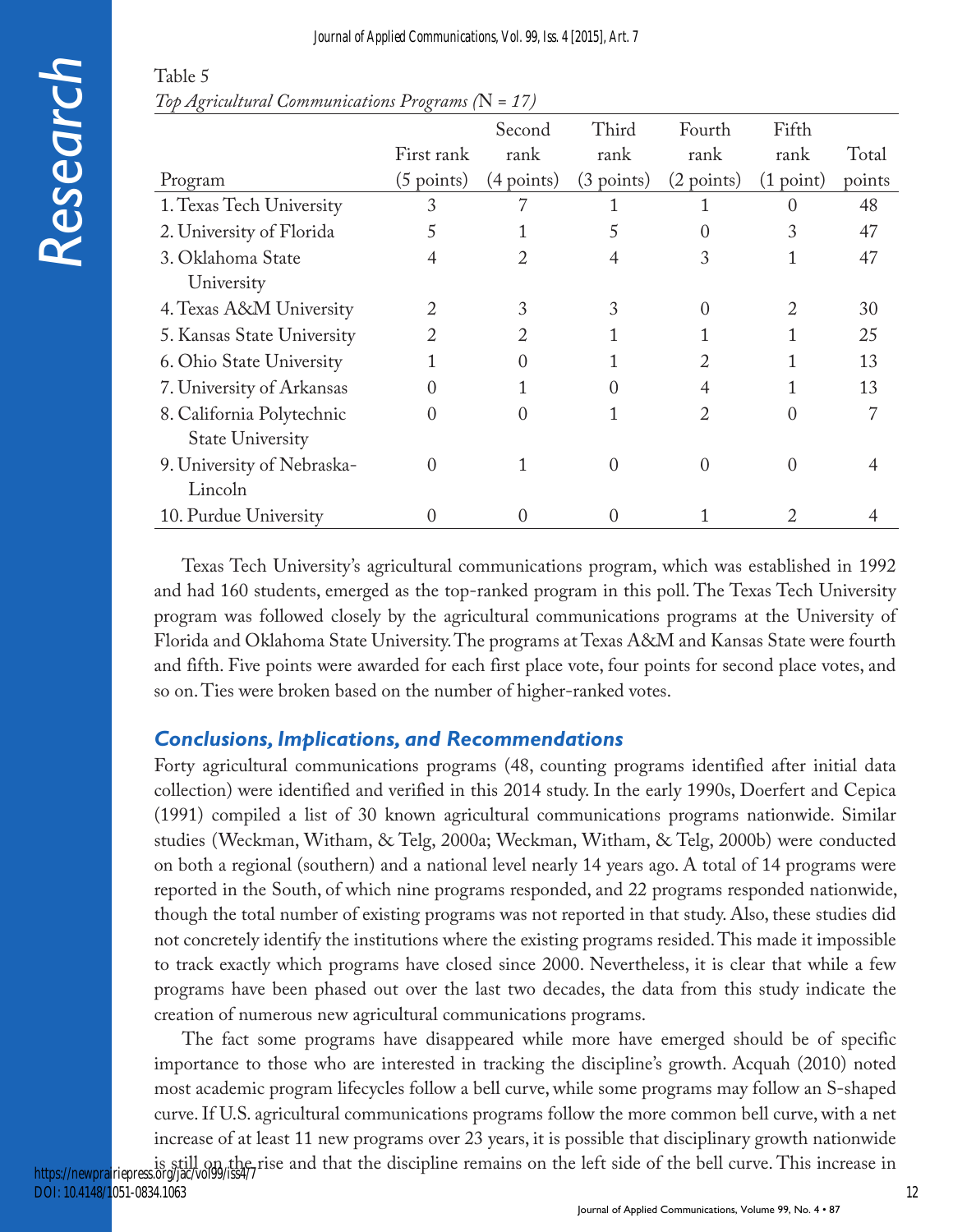agricultural communications academic programs over the last two decades is a logical result of an increased demand for agricultural communications practitioners and an increase in popularity of the discipline among college students and college-bound high school students. The vast growth of agricultural advocacy and the ever-increasing demand for communicators to aid in technology transfer, as predicted three decades ago by Bonnen (1986), are logical drivers of the growth of the agricultural communications discipline.

This study also indicates agricultural communications programs are diverse in structure and degree type and require a variety of faculty resources. This finding aligns with Reisner's (1990) observation that the most predominant characteristic of agricultural communications programs was variety. This appears to remains true for the most part in 2014.

Additionally, this study found a majority of programs are titled "agricultural communication" or "agricultural communications." Other (fewer) programs are called "agricultural science, communication, and leadership," "agricultural communication and journalism," and "agricultural media and communication." This finding suggests the common theme present among all programs is a focus on agriculture or sciences, with a second, equally important focus on general communications studies. All responding programs were affiliated with a bachelor degree except one (Connors State College), which offered an associate degree in agricultural communications. The emergence of associate degree programs could mark the beginning of a new trend among junior colleges and community colleges. (It is important to note several of the eight programs identified after the initial data analysis included associate's degrees, as well). Also, all but one program was housed in a college of agriculture, so the data clearly indicated colleges of agriculture have remained the home of the agricultural communications discipline.

Student enrollment in these programs varied from seven total students to 360 total students. The average student enrollment per institution was 66 students. The average enrollment in 2014 is more than twice the average of 29 students enrolled in agricultural communications programs as reported by Doerfert and Cepica (1991) and nearly twice the average of 36.6 reported by Weckman, Witham, and Telg (2000a). The increase in student enrollment is further evidence that the discipline's growth may still be on the left side of Acquah's (2010) proposed bell curve. Furthermore, a large majority of programs reported having experienced growth over the last five years and also predicted growth in the next five years. No programs reported decreases in the last five years, and none predicted drops in enrollment in the near future. These data are an indicator the academic discipline of agricultural communications is growing, which supports the notion of a growing industry demand for agricultural communicators. It is apparent students are becoming more aware of career opportunities in the discipline and academic programs are attentive to these opportunities for students, as well.

 The first recommendation for further research is to conduct descriptive national studies on a more regular basis to achieve the best and most accurate responses to understand programs' current standing. Program descriptions and evaluations need to be conducted more frequently, with similar constructs measured to allow for longitudinal comparisons. Moreover, it should be noted the information in this research study was self-reported and estimated by agricultural communications faculty. Future studies, to increase the level of accuracy, should attempt to cross check reported information such as program size with official university records, therefore ensuring a more accurate profile of agricultural communications programs. Secondly, a study with a higher response rate would increase the accuracy of describing all agricultural communications programs nationwide. A substantial response rate (63.4%) was obtained in this study, but more responses would lead to a more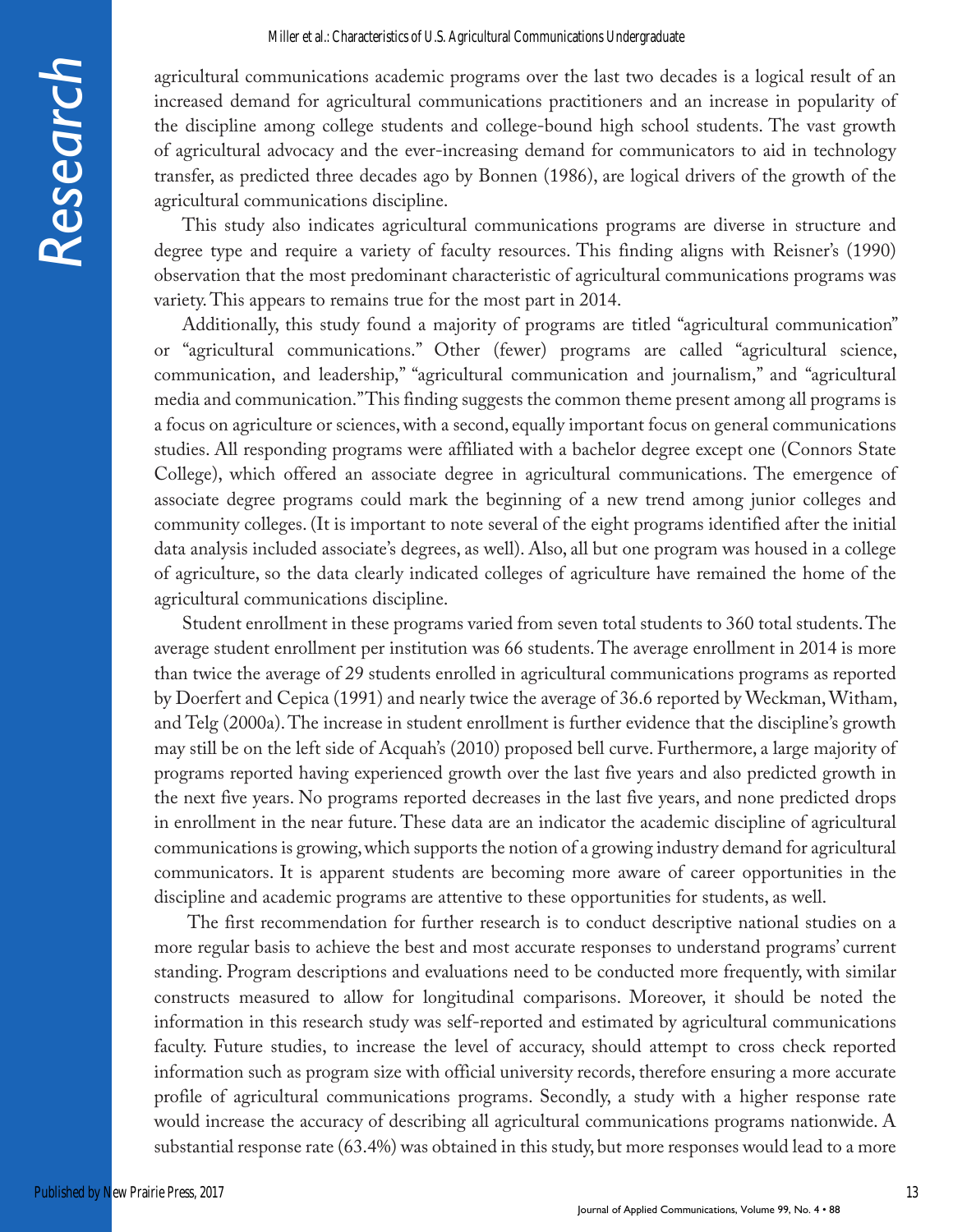accurate census of the discipline. Finally, specific regional studies (North Central, Southern, and Western) should be conducted to describe programs in these specific locations along with identifying their needs and future plans. Variation in program characteristics likely exists among geographic locations due to different regional industry-related needs and overall program demographics. In addition to regional and nationwide studies, agricultural communications academic programs are emerging on an international forefront; they should be described and characterized in future studies.

# *References*

- Acquah, E. H. K. (2010). A growth model for academic program life cycle (APLC): A theoretical and empirical analysis. *The 50<sup>th</sup> Forum of the Association of Institutional Research*, Chicago, IL: 1-27.
- Ahrens, C. A. (2014). *Understanding communication apprehension and writing apprehension in agricultural communications students: A national study.* (Unpublished doctoral dissertation). Texas Tech University, Lubbock, TX.
- Ary, D., Jacobs, L. C., & Razavieh, A. (1996). Introduction to Research in Education (5<sup>th</sup> ed.). Fort Worth, TX: Harcourt Brace College Publishers.
- Bailey-Evans, F. (1994). *Enhancing the agricultural communications curriculum: A national Delphi study.* Unpublished doctoral dissertation, Texas Tech University, Lubbock, TX.
- Bonnen, J. T. (1986). A century of science in agriculture: Lessons for science policy. *American Journal of Agricultural Economics*, 68(5), 1065-1080.
- Dillman, D. A. (2007). *Mail and Internet surveys the tailored design method. (*2nd ed.) Hoboken, NJ: John Wiley & Sons, Inc.
- Doerfert, D. & Cepica, M. (1991). The current status of agricultural communications/journalism programs in the United States. Center for Agricultural Technology Transfer (CATT), Texas Tech University, Lubbock.
- Doerfert, D. L., & Miller, R. P. (2006). What are agricultural industry professionals trying to tell us? Implications for university-level agricultural communications curriculum. *Journal of Applied Communications*, *90*(3), 17-31.
- Ettredge, T. M., & Bellah, K. A. (2008). A curriculum for university agricultural communication programs: A synthesis of research. Paper presented at the Southern Association of Agricultural Scientists, Dallas, TX.
- George, D., & Mallery, P. (2003). *SPSS for Windows step by step: A simple guide and reference, 11.0 update* (4th ed.). Boston: Allyn and Bacon.
- Gliem, J. A., & Gliem, R. R. (2003). Calculating, interpreting, and reporting alpha reliability coefficient for Likert-type scales. Midwest Research to Practice Conference in Adult, Continuing, and Community Education. Columbus, OH: 82-88.
- Irani, T., & Scherler, C. (2002). Job satisfaction as an outcome measure of the effectiveness of an agricultural communications undergraduate program. *Journal of Agricultural Education, 43*(1), 12-23.
- Miller, J. D., Stewart, D. M., & West, L. M. (2006). Themes, authors, and citations in the *Journal of Applied Communications,* 2000-2004. Paper presented at the Southern Association of Agricultural Scientists Agricultural Communications Meeting. Quebec City, Quebec, Canada.
- Kroupa, E. A., & Evans, J. (1973). New directions in agricultural communications curricula. *ACE Quarterly, 56*(3), 23-31.